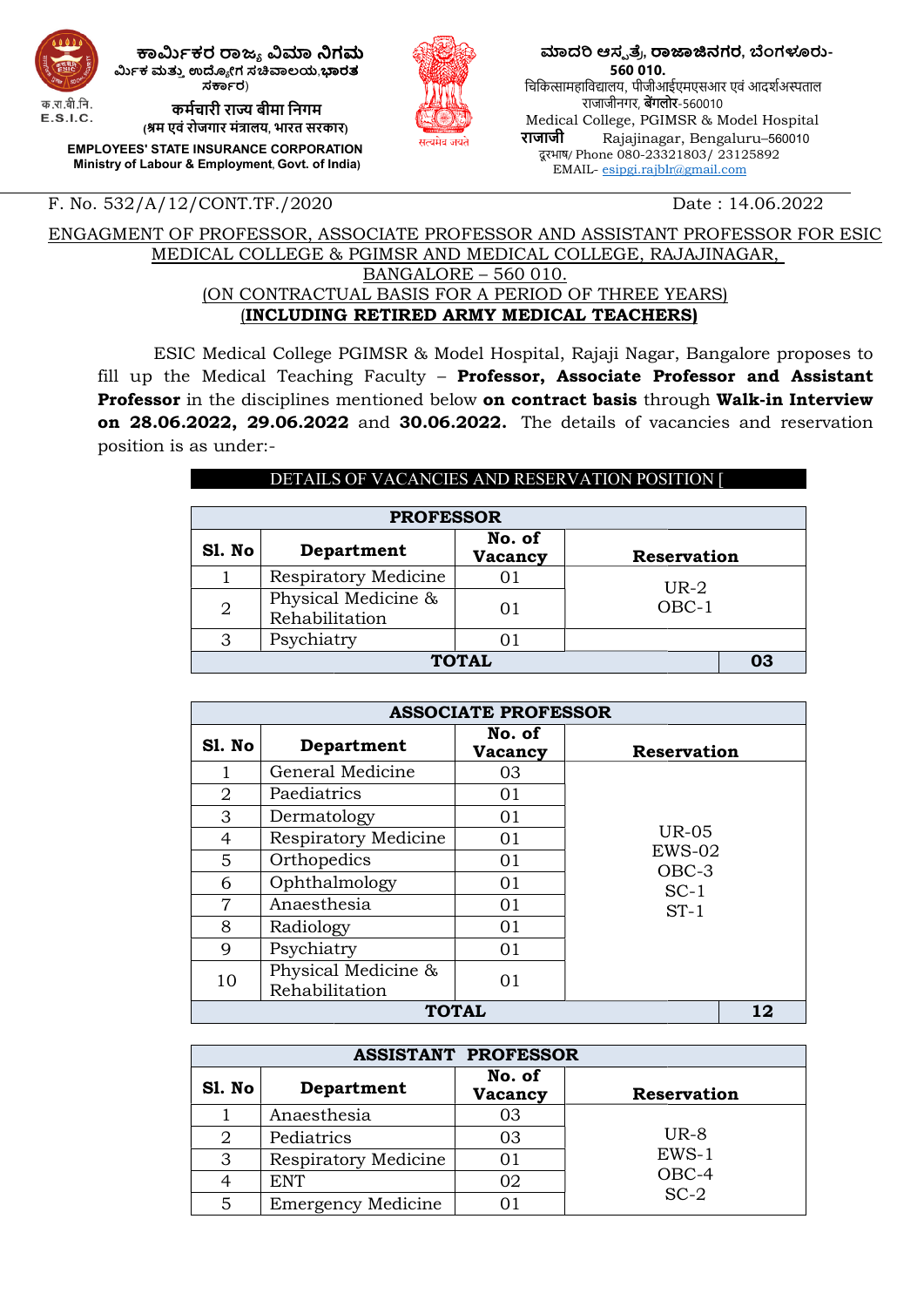| n            | Orthopedics          |    |        |  |
|--------------|----------------------|----|--------|--|
|              | OBGY                 | 03 |        |  |
|              | Physical Medicine &  |    | $ST-2$ |  |
|              | Rehabilitation       |    |        |  |
|              | Transfusion Medicine |    |        |  |
| <b>TOTAL</b> |                      |    |        |  |

\*The posts are reserved, as per guidelines of Central Government.

### Note:

1. Number of vacancies are provisional and may increase or decrease depending on actual requirement.

2. In case of non-availability of reserved candidate's vacancies will be filled against any other category to meet mandatory MCI/NMC requirement.

3. ESIC reserves right to cancel the recruitment process at any stage at its discretion and such decisions will be binding on all concerned.

4. Candidate intended to apply for multiple cadres in same department may submit separate applications.

5. Age relaxation is applicable to reserved candidates as per rules in force.

 Candidates claiming reservation on grounds of OBC should submit the community certificate in updated original as per Annexure – A, as prescribed vide Govt. of India, Dept. of personnel and training O.M No 36036/2/2013Estt. (Res.) dated 30.05.2014 failing which benefits of reservation/age relaxation will not be given. Certificate issued in other format will not be accepted and candidate will be treated as general category for all purpose.

1. Eligibility criteria and other Important Information relating to the contractual engagement is as follows:

A. Academic qualification and teaching experience to be eligible for engagement is as per the "Minimum Qualifications for Teachers in Medical Institutions Regulations, 1998" as amended and applicable as on date to the respective posts (Professor, Associate Professor and Assistant Professor) – (As per MCI/NMC Rules).

B. Age Limit: Not exceeding 67 years as on date of reporting for interview.

C. Pay & Allowances - (Other than retired Army Medical Teachers)

 1. The consolidated remuneration will be paid as under as per ESIC Hqrs' Office Memorandum No. Z-17/11/1/2007/Mrf. IV (Pt. file) dated 13.04.2022.

| Post                | Pay             |
|---------------------|-----------------|
| Professor           | Rs. 2,28,942.00 |
| Associate Professor | Rs. 1,52,241.00 |
| Assistant Professor | Rs. 1,30,797.00 |

\*\* Plus other allowances as entitled.

2. The consolidated remuneration under "SRESTA" Scheme for retired Army Doctors (Teaching – Broad Specialty) who meet the eligibility criteria for Faculty posts is as Under:-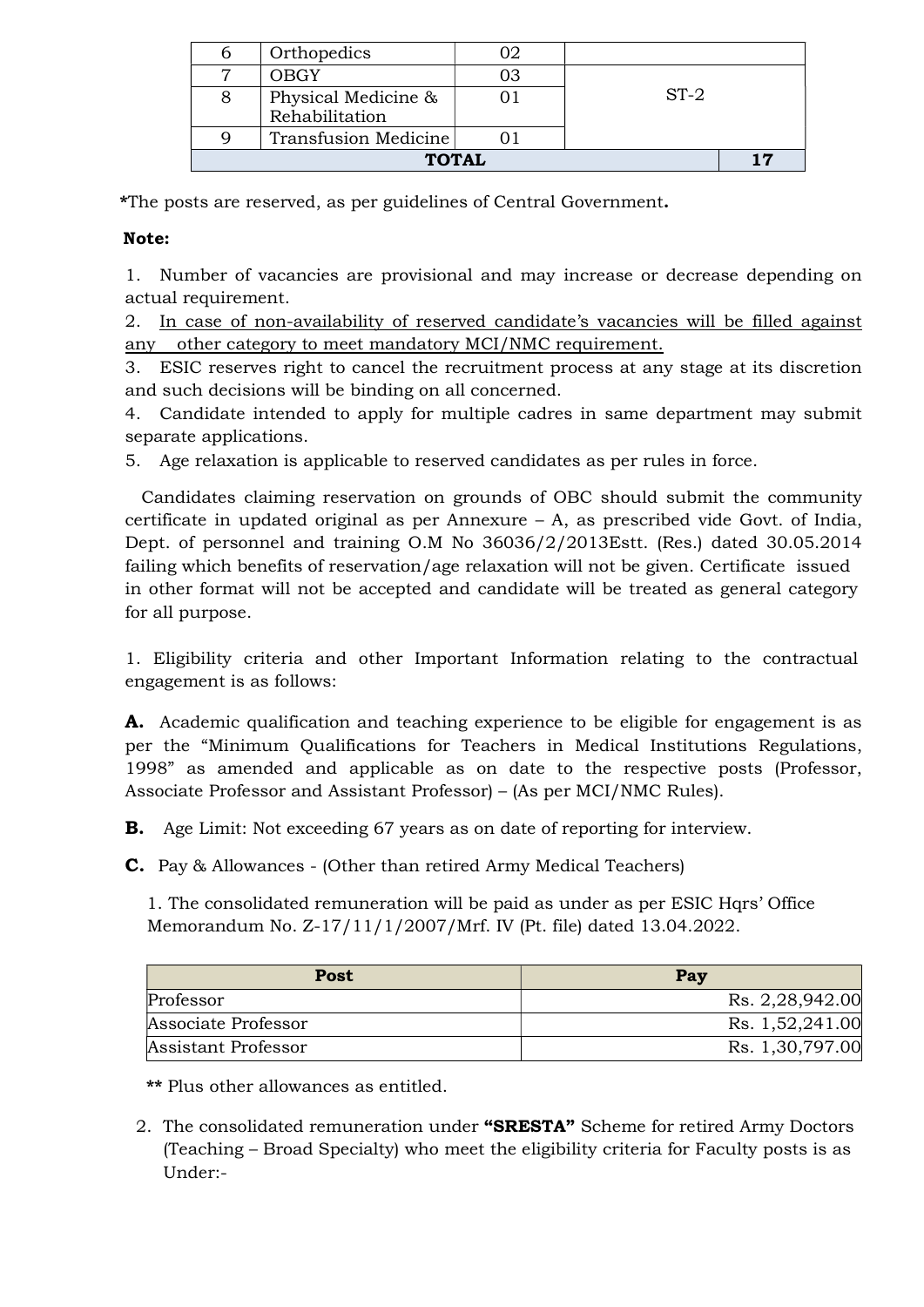| <b>Post</b>                      | Pay                                                                                                                                                                                                                                   |
|----------------------------------|---------------------------------------------------------------------------------------------------------------------------------------------------------------------------------------------------------------------------------------|
| Asst. Professor - (Consultant)   | Rs. 1.2 Lakhs, if the post-PG experience is under<br>$\beta$ years.<br>$\vert$ Rs. 1.42 Lakhs, if the post-PG teaching<br>experience is 3 years or more.                                                                              |
| Associate Professor-(Consultant) | Rs. 1.42 Lakhs, if the post-PG experience is<br>under 6 years.<br>Rs. 1.88 Lakhs, if the post-PG teaching<br>experience is 6 years or more.                                                                                           |
| Professor-(Consultant)           | Rs. 1.88 Lakhs, if the post-PG teaching<br>experience is under 9 years.<br>Rs. 2.0 Lakhs, if the post-PG teaching experience<br>is 9 years to under 13 years.<br>Rs. 2.2 lakh, if post-PG teaching experience is 13<br>vears or more. |

- 1. No Private practice is allowed during the tenure of service in ESIC.
- 2. In case of engagement of retired employees/pensioners, they may be allowed to draw full consolidated remuneration without any deduction as it is not a case of reemployment in terms of Central Civil Services (Fixation of Pay of Re-employed Pensioner) Orders 1986 and retired employees/pensioners can continue to draw pension and dearness relief on pension during their period of contractual engagement.
- 3. Retirees from Central/State Govt./PSU from the equivalent posts are eligible to Apply. Persons working in recognized / approved private Medical Institutions fulfilling eligibility criteria for the post may also apply.

### D. Terms of Contract:

i. The contract would initially for a period of **three years** at the outset, with a provision of further extension for a period of two years. The maximum tenure of such engagement will not exceed 5 years or 70 years of the age of faculty or till the joining of regular faculty, whichever is earlier.

 However, the contract would be extendable yearly based on satisfactory performance, requirement etc. The Appointment shall not confer any right or preference for regular appointment. Further, such appointments also subject to medical fitness.

- ii. The contractual engagement will be subject to the following:
- a. Barring serious misconduct/irregularity, continuation of the incumbent would be based on satisfactory annual appraisal.
- b. The contractual engagement will be terminated giving one month notice on either side.
- c. The incumbent would serve the initial first year of contract, independent of regular faculty joining during this period. However, the contract would be terminable on one month notice on joining of regular faculty in the subsequent years of contract.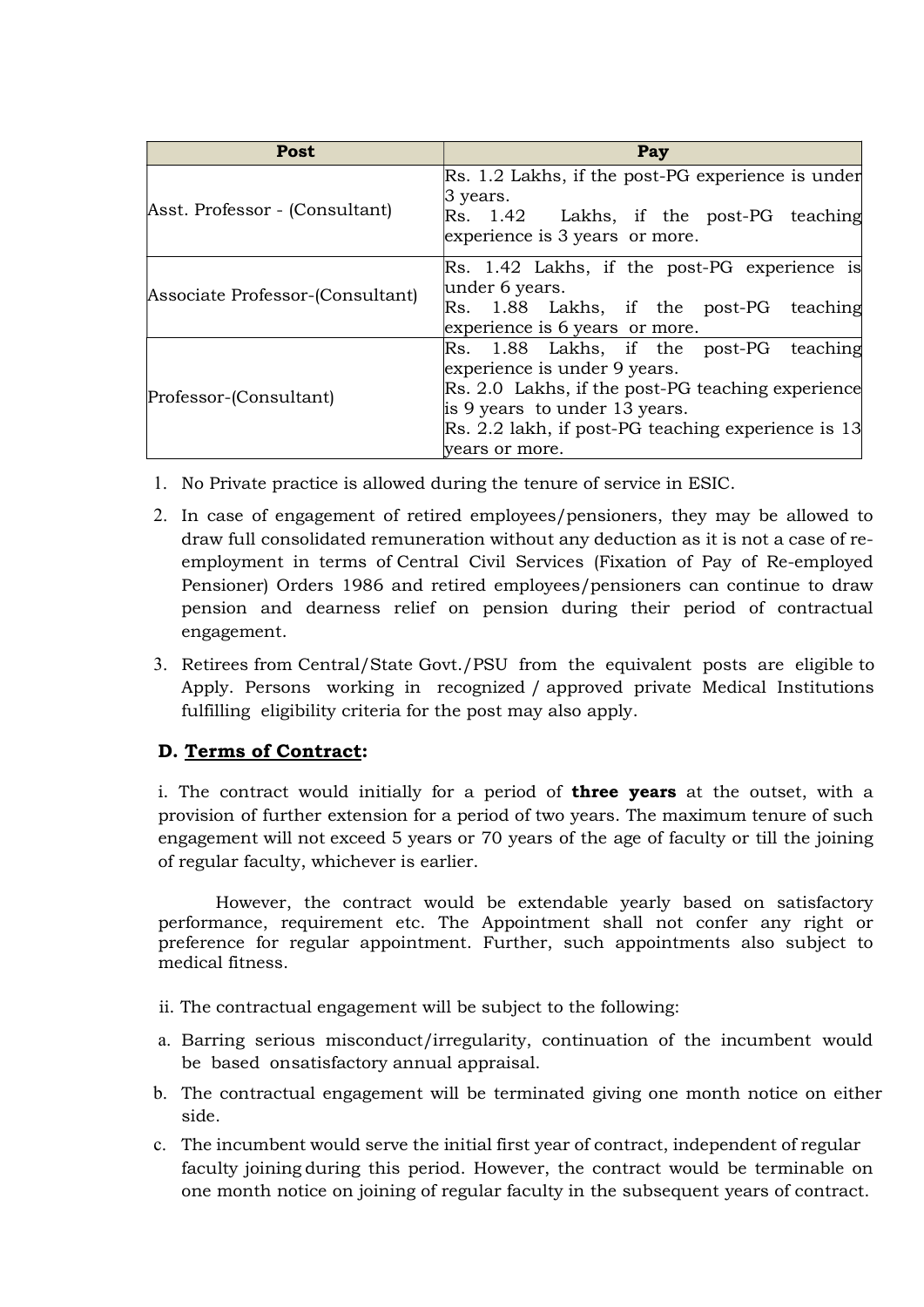- d. Candidates selected to the posts of Professor, Associate Professor and Assistant Professor have to deposit an amount of Rs. 85,000/- as security deposit. The security deposit will be forfeited in case the selected candidates resigns/leaves within one year of reporting or non-fulfillment of Notice period conditions.
- e. Other terms and conditions will be applicable as issued by the Competent Authority from time to time.
- f. This is being a contractual appointment, absence for period beyond 15 days will be treated as abandonment of duty and the contract will be terminated without any reason and security deposit will be forfeited.

# E. The following testimonials should be submitted at the time of Walk-in- Interview:

- (i) Two copy of recent self-attested passport size photograph.
- (ii) Self-attested copies of certificates and testimonials in support of proof of age (Date of Birth), Educational Qualification, Experience and Research Papers, Publications etc.
- (iii) Original certificates and testimonials in support of proof of age (Date of Birth), Educational Qualification, Experience and Research Papers, Publications etc., should be submitted at the time of interview.
- (iv)Certificate issued by competent medical board in respect of Persons with Bench Mark Disabilities.
- (v) Candidates seeking reservation benefits under SC/ST/OBC/EWS/PWD category must ensure that they are entitled to such reservation as per eligibility prescribed in the notice and as per the instructions issued by Govt. of India. They should also produce original certificates in the prescribed format of Govt. of India in support of their claim.

Persons working in Central Government/State Government/Central Autonomous bodies/State Autonomous bodies/Central PSUs/State PSUs/have to produce no objection certificate from their employer at the time of document verification.

# F. How to Apply :-

a. Application shall be downloaded from the website of ESIC viz. www.esic.nic.in.

b. Selected Candidates should produce all the original documents in respect of all the parameters at the time of Reporting for duty.

c. Shortlisted candidates who fails to produce documents or provides false information or any other action contrary to law shall lead to barring the candidate for the Interview and shall lead to cancellation of the candidature at any stage.

# " NO SEPARATE INTERVIEW CALL LETTER WILL BE SENT"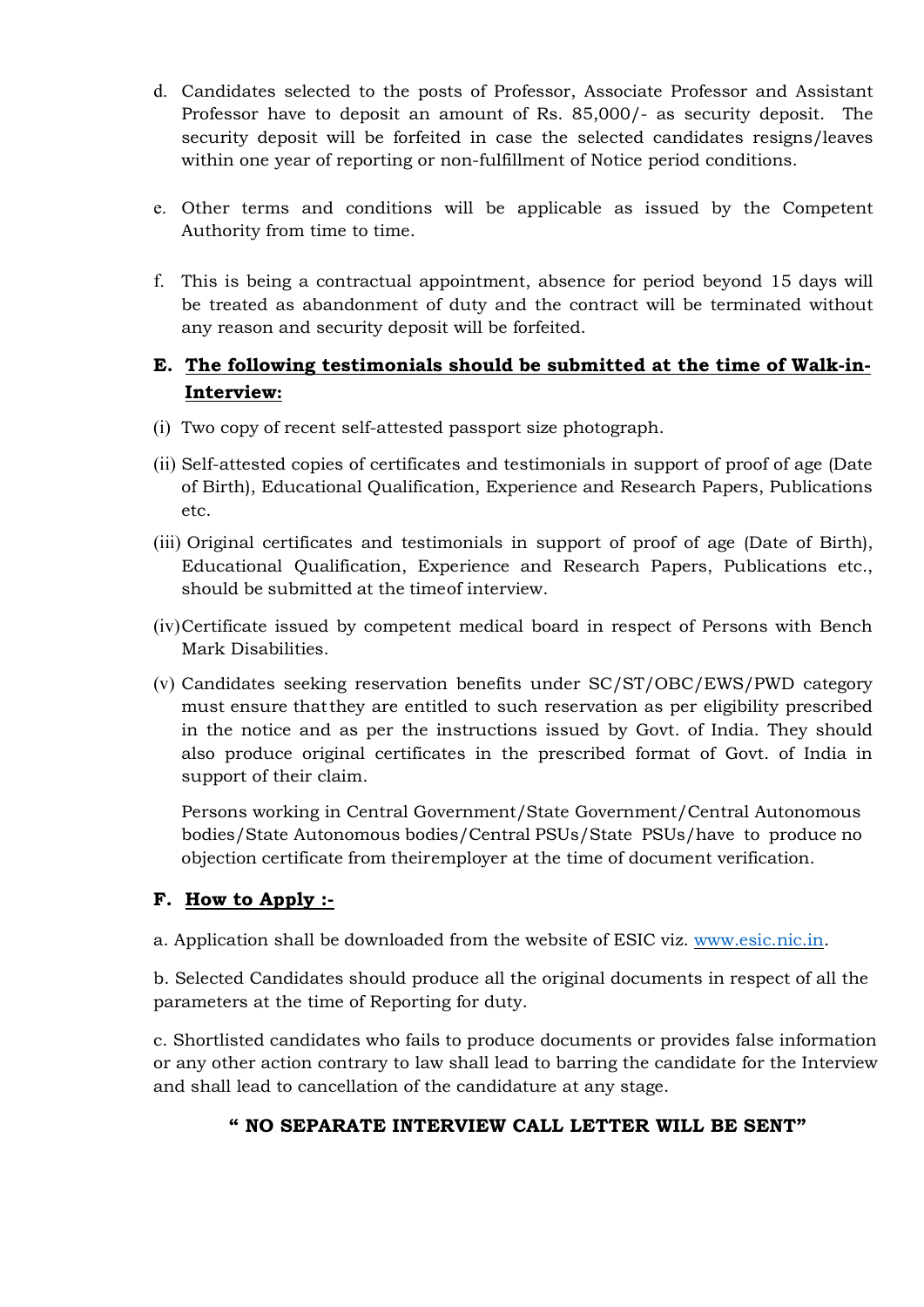# H. Selection Procedure:

1. The selection will be made on the basis of performance of the candidate in interview before the Selection Board.

2. Result will be communicated through e-mail and will be displayed on website.

3.Selected candidates will have to join immediately after receipt of the Offer of Appointment.

### G. General Instructions:

- (i) Mere submission of application does not confer any right to the candidate to be eligible for interview unless they report on the scheduled date and time.
- (ii) Application should be submitted in the prescribed format only. The applications submitted in any other format OR incomplete applications will be summarily rejected.
- (iii) The candidates may ascertain their eligibility and report for interview on the scheduled date and time for interview. Candidates reporting after scheduled time will not be allowed to attend the interview process.
- (iv) ESIC reserves the right to cancel the recruitment process at any stage at its discretion and such decision will be binding on all concerned.
- (v) Wrong declarations/submission of false information or any other action contrary to law shall lead to cancellation of the candidature at any stage in addition to suitable legal action.
- (vi) Opportunity for appearing in the interview given to the candidates is purely on provisional. Joining of the candidates will be subject to detailed scrutiny of eligibility conditions/production of prescribed certificates in case of reservation.
- (vii) Equivalent Teaching Experience Certificate issued by DGAFMS for retired Army Medical Teachers at the time of Interview.

| S1.<br><b>NO</b> | <b>EVENT-INTERVIEW</b>                                                                                                                      | <b>DATE</b>                                                                                                          | <b>TIME</b>                                        |  |
|------------------|---------------------------------------------------------------------------------------------------------------------------------------------|----------------------------------------------------------------------------------------------------------------------|----------------------------------------------------|--|
|                  | <b>PROFESSOR AND ASSOCIATE</b><br><b>PROFESSOR</b>                                                                                          | 28.06.2022                                                                                                           |                                                    |  |
| 2                | <b>ASSISTANT PROFESSOR</b><br>(Anaesthesia, Paediatics,<br>Respiratory Medicine and ENT)                                                    | 29.06.2022                                                                                                           | <b>Reporting Time: 09.00</b><br>A.M to 10.30 A.M.  |  |
| 3                | <b>ASSISTANT PROFESSOR</b><br>(Emergency Medicine,<br>Orthopedics, OBGY, Physical<br>Medicine & Rehabilitation and<br>Transfusion Medicine) | 30.06.2022                                                                                                           | <b>Interview Timings</b><br>$11:15$ A.M to onwards |  |
| 4                | <b>VENUE</b>                                                                                                                                | NEW ACADEMIC BLOCK,<br><b>ESIC MC &amp; PGIMSR AND MODEL</b><br><b>HOSPITAL,</b><br>RAJAJINAGAR, BANGALORE - 560010. |                                                    |  |

### IMPORTANT DATES AND TIMINGS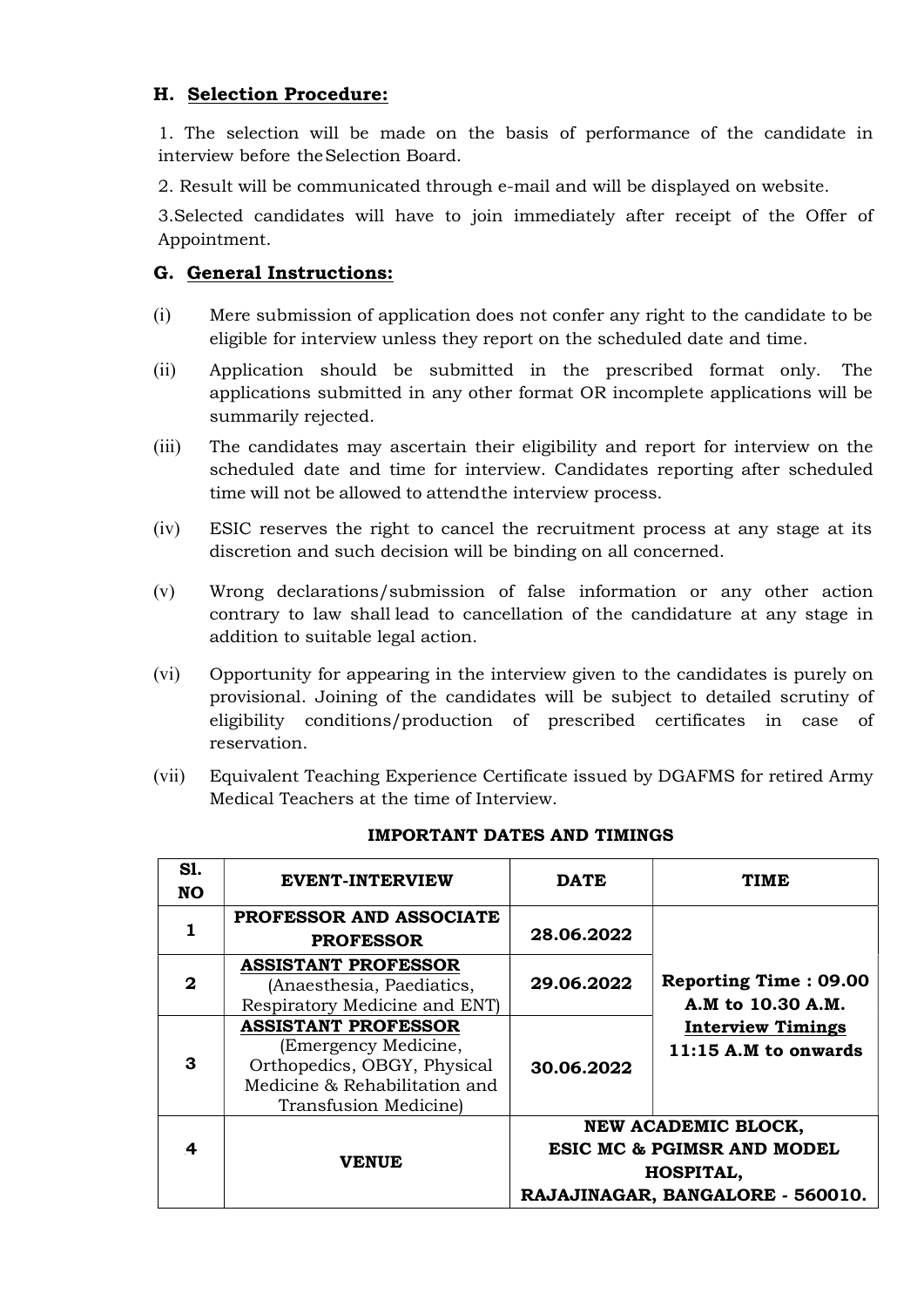### Note:

 Candidates may contact office of Dean, ESIC Medical College PGIMSR & Model Hospital, Rajajinagar, Bangalore – 560 010 at Landline No. 080-23125571 between 10.00 AM to 4.00 PM from Monday to Friday & 10.00 AM to 1.00 PM on Saturday.

 They may also send their queries, if any, on e-mail :  $e$  s i g p g i . r a j b  $l$  r  $@$  g m a i l . c o m

Date: 14.06.2022 DEAN

 $Sd$  /-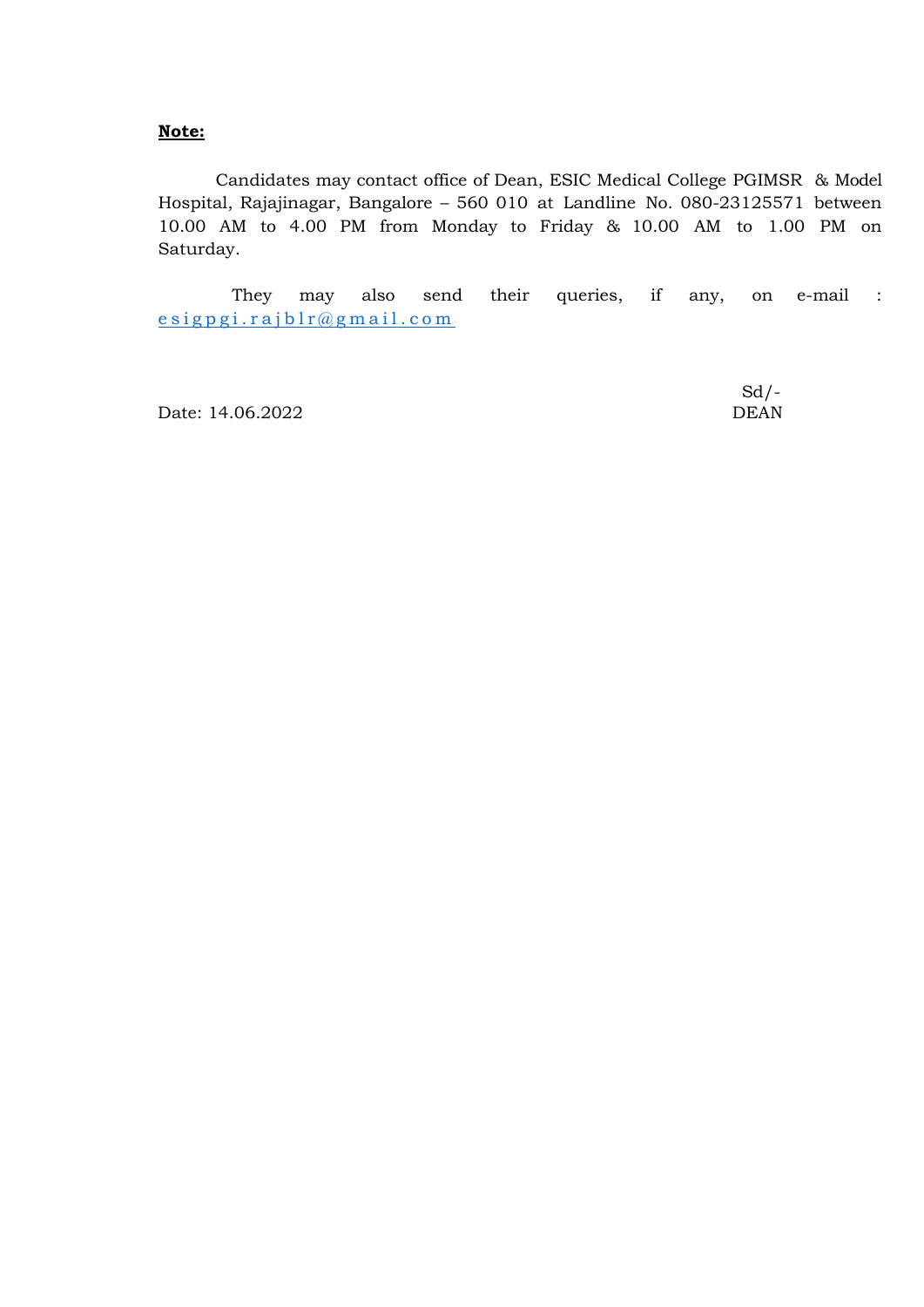

E.S.I.C.

ಮಾದರಿ ಆಸ್ಪತ್ರೆ, ರಾಜಾಜಿನಗರ, ಬೆಂಗಳೂರು-560010

Date: 14.06.2022

## APPLICATION FORM FOR ENGAGEMENT OF TEACHING FACULTY<br>ON CONTRACT BASIS IN ESIC MC& PGIMSR AND MODEL ON CONTRACT BASIS IN ESIC MC& PGIMSR AND MODEL HOSPITAL, RAJAJINAGAR, BANGALORE BANGALORE-10

|                     | ಕಾರ್ಮಿಕರ ರಾಜ್ಯ ವಿಮಾ ನಿಗಮ<br>ರ್ಮಿಕ ಮತ್ತು ಉದ್ಯೋಗ ಸಚಿವಾಲಯ, <b>ಭಾರತ</b> ಸರ್ಕಾ <b>ಲ್ಪ</b>                  |              | ಮಾದರಿ ಆಸ್ಪತ್ರೆ, ರಾಜಾಜಿನಗರ, ಬೆಂಗಳೂರು-<br>560010                                  |                 |
|---------------------|-------------------------------------------------------------------------------------------------------|--------------|---------------------------------------------------------------------------------|-----------------|
|                     | कर्मचारी राज्य बीमा निगम                                                                              |              | चिकित्सामहाविद्यालय, पीजीआईएमएसआर एवं आदर्शअस्पताल<br>राजाजीनगर, बेंगलोर-560010 |                 |
| रा.बी.नि.<br>S.I.C. | (श्रम एवं रोजगार मंत्रालय, भारत सरकार)                                                                |              | Medical College, PGIMSR & Model Hospital                                        |                 |
|                     | <b>EMPLOYEES' STATE INSURANCE CORPORATION</b><br>(Ministry of Labour & Employment, Govt. of India)    |              | Rajajinagar, Bengaluru-560010                                                   |                 |
|                     |                                                                                                       | सत्यमेव जयते | दूरभाष/ Phone 080-23321803/23125892<br>EMAIL- esipgi.rajblr@gmail.com           |                 |
|                     | F. No. 532/A/12/CONT.TF./2020                                                                         |              |                                                                                 | Date: 14.06.202 |
|                     |                                                                                                       |              |                                                                                 |                 |
|                     | APPLICATION FORM FOR ENGAGEMENT OF TEACHING FACULTY<br>ON CONTRACT BASIS IN ESIC MC& PGIMSR AND MODEL |              |                                                                                 |                 |
|                     | HOSPITAL, RAJAJINAGAR, BANGALORE-10                                                                   |              |                                                                                 |                 |
|                     |                                                                                                       |              |                                                                                 |                 |
|                     | 1. (a) Post applied for :                                                                             |              |                                                                                 |                 |
|                     |                                                                                                       |              |                                                                                 |                 |
|                     | (b) Specialty applied for:                                                                            |              |                                                                                 |                 |
|                     |                                                                                                       |              |                                                                                 |                 |
|                     |                                                                                                       |              |                                                                                 |                 |
| З.                  | Father's/Husband's Name                                                                               |              |                                                                                 |                 |
| 4.                  | (a) Date of Birth (in figures)                                                                        |              |                                                                                 |                 |
|                     |                                                                                                       |              |                                                                                 |                 |
|                     | (In words)                                                                                            |              |                                                                                 |                 |
|                     | (Age as on 28.06.2022)                                                                                |              |                                                                                 |                 |
|                     | 5. Religion                                                                                           |              |                                                                                 |                 |
| 6.                  | Nationality                                                                                           |              |                                                                                 |                 |
|                     | 7. Mailing Address                                                                                    |              |                                                                                 |                 |
|                     |                                                                                                       |              |                                                                                 |                 |
|                     | E-Mail                                                                                                |              |                                                                                 |                 |
|                     | 8. Mobile No                                                                                          |              |                                                                                 |                 |
|                     | 9. Permanent Address                                                                                  |              |                                                                                 |                 |
|                     |                                                                                                       |              |                                                                                 |                 |
|                     |                                                                                                       |              |                                                                                 |                 |
|                     |                                                                                                       |              |                                                                                 |                 |
|                     | Sex (write 1 for male, 2 for female,                                                                  |              |                                                                                 |                 |
|                     | 3 for Transgender):                                                                                   |              |                                                                                 |                 |
|                     |                                                                                                       |              |                                                                                 |                 |
|                     | 10.(i) Whether Ex-Serviceman                                                                          |              | $:$ Yes/No                                                                      |                 |
|                     | (ii) Whether ESIC / Govt. Employee : Yes/ No                                                          |              |                                                                                 |                 |
|                     | Community to which applicant                                                                          |              |                                                                                 |                 |
|                     | <b>Belongs</b>                                                                                        |              |                                                                                 |                 |
|                     | Write 1 for Sc, 2 for ST, 3 for                                                                       |              |                                                                                 |                 |
|                     | OBC and 4 for General                                                                                 |              |                                                                                 |                 |
|                     |                                                                                                       |              |                                                                                 |                 |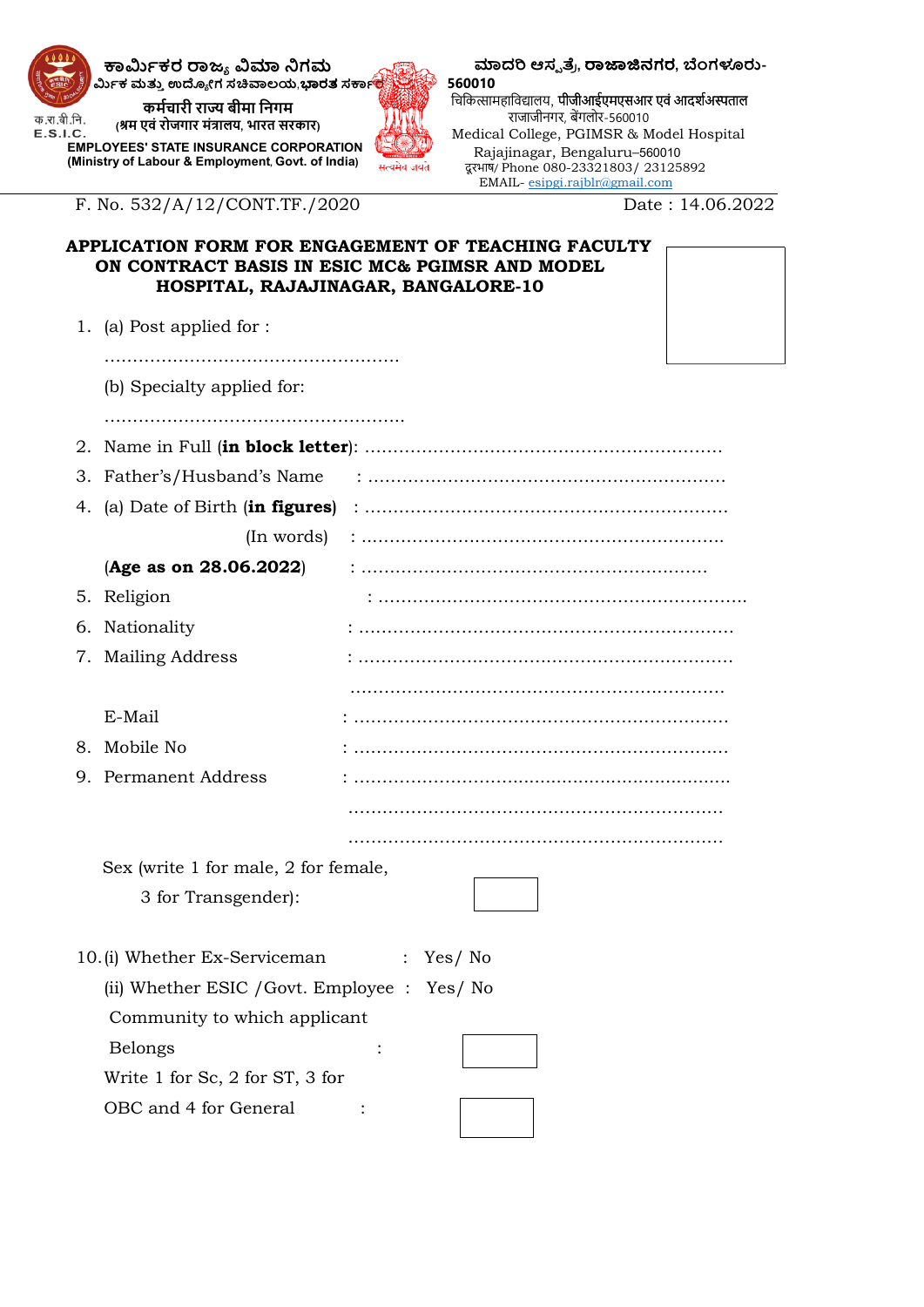### 11.ESSENTIAL EDUCATIONAL AND PROFESSIONAL QUALIFICATIONS

(Graduate level onwards) (Attach annexure, if necessary)

| Course           | Name and<br>address of<br>college | University |      | Duration | Degree $\&$<br>Examination<br>Passed | Subjects | Percentage and<br>Marks obtained |
|------------------|-----------------------------------|------------|------|----------|--------------------------------------|----------|----------------------------------|
|                  |                                   |            | From | To       |                                      |          |                                  |
| <b>MBBS</b>      |                                   |            |      |          |                                      |          |                                  |
| MD/<br>$\rm{MS}$ |                                   |            |      |          |                                      |          |                                  |
|                  |                                   |            |      |          |                                      |          |                                  |
|                  |                                   |            |      |          |                                      |          |                                  |

# 12.DETAILS OF EMPLOYMENT IN (CHRONOLOGICAL ORDER):

Teaching experience certificate to be furnished. (Add extra row if necessary)

| Sl. No                               | Name of<br>the<br>Institute | Position(s)<br>held | Period of<br>service<br>From | To | Institution<br>type<br>(Govt./Pvt) | Whether the<br>Experience<br>recognized by<br>MCI |
|--------------------------------------|-----------------------------|---------------------|------------------------------|----|------------------------------------|---------------------------------------------------|
| JR/TUTOR                             |                             |                     |                              |    |                                    |                                                   |
| <b>ASSISTANT</b><br><b>PROFESSOR</b> |                             |                     |                              |    |                                    |                                                   |
| <b>ASSOCIATE</b><br><b>PROFESSOR</b> |                             |                     |                              |    |                                    |                                                   |
| <b>PROFESSOR</b>                     |                             |                     |                              |    |                                    |                                                   |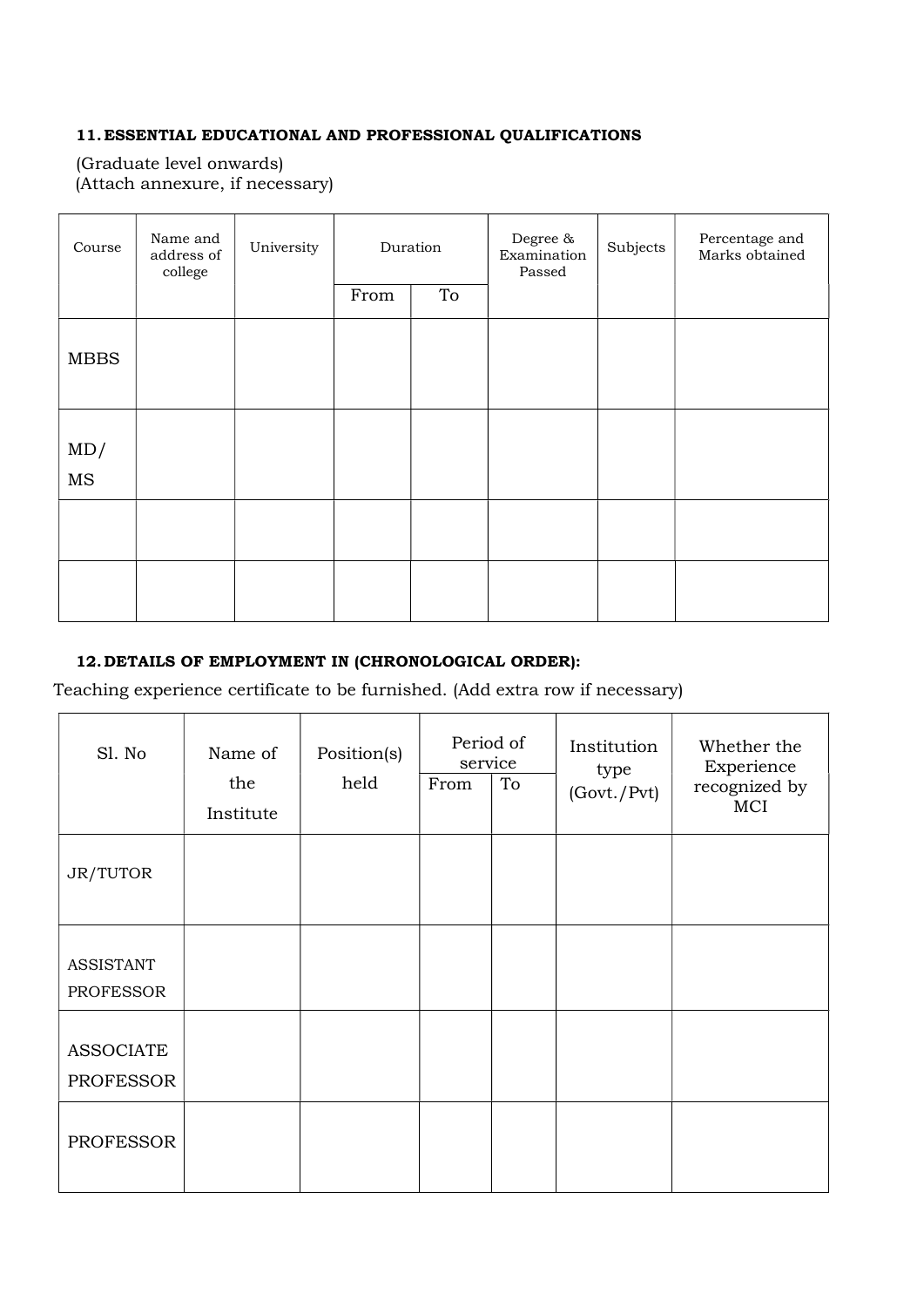### 13. DETAILS OF RESEARCH PUBLICATIONS:

| <b>Serial</b><br><b>No</b> | Name of the Journal with<br>volume and number | Year of<br>Publication | Title of the<br>research paper | First/Second/Other<br>Author |
|----------------------------|-----------------------------------------------|------------------------|--------------------------------|------------------------------|
|                            |                                               |                        |                                |                              |
|                            |                                               |                        |                                |                              |
|                            |                                               |                        |                                |                              |
|                            |                                               |                        |                                |                              |
|                            |                                               |                        |                                |                              |
|                            |                                               |                        |                                |                              |
|                            |                                               |                        |                                |                              |
|                            |                                               |                        |                                |                              |
|                            |                                               |                        |                                |                              |
|                            |                                               |                        |                                |                              |
|                            |                                               |                        |                                |                              |
|                            |                                               |                        |                                |                              |
|                            |                                               |                        |                                |                              |
|                            |                                               |                        |                                |                              |

### 14. TRAINING IN NMC RECOGNIZED TEACHING TRAINING PROGRAM:

 (Attach supporting documents). 

 $\mathbf{r}$ 

| Institution | Period | Name of the Training Program |
|-------------|--------|------------------------------|
|             |        |                              |
|             |        |                              |

 $\overline{\phantom{0}}$ 

 $\overline{\phantom{0}}$